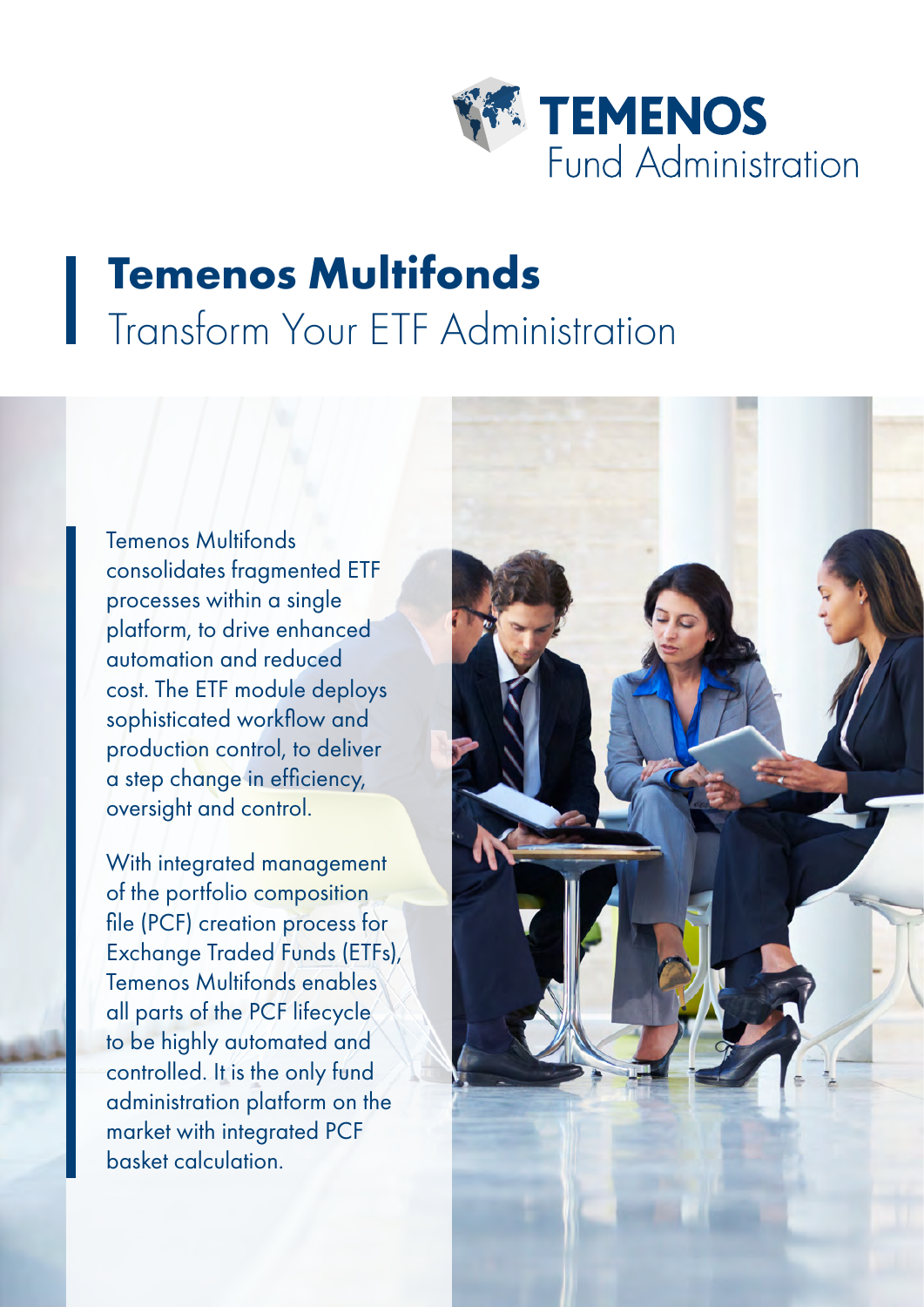

# Current challenges

The industry has seen an unprecedented growth in the popularity of ETFs in recent years. Many of the usual operational processes for ETFs are simpler, relative to traditional mutual funds, as this is an inherent design feature. However, the daily in-kind subscription/redemption process is driven by the PCF and can be quite bespoke (including by authorized participants distributing broker), resulting in an often manual and spreadsheet driven workflow. As such there is an increased need for the critical PCF processed to be digitized and highly automated, facilitated, and controlled.

To effectively manage ETFs, fund administrators need a sophisticated workflow and PCF calculation tool that can deliver increased efficiency by: generating a default, portfolio or index-based PCF using an algorithm that optimizes the cash and quantity components; automatically preprocessing T+1 corporate actions; allowing and tracking broker-specific exceptions/ appropriate authorized participants, through to the settlement of ETF subscriptions and redemptions; with a basket/trading in kind monitoring feature.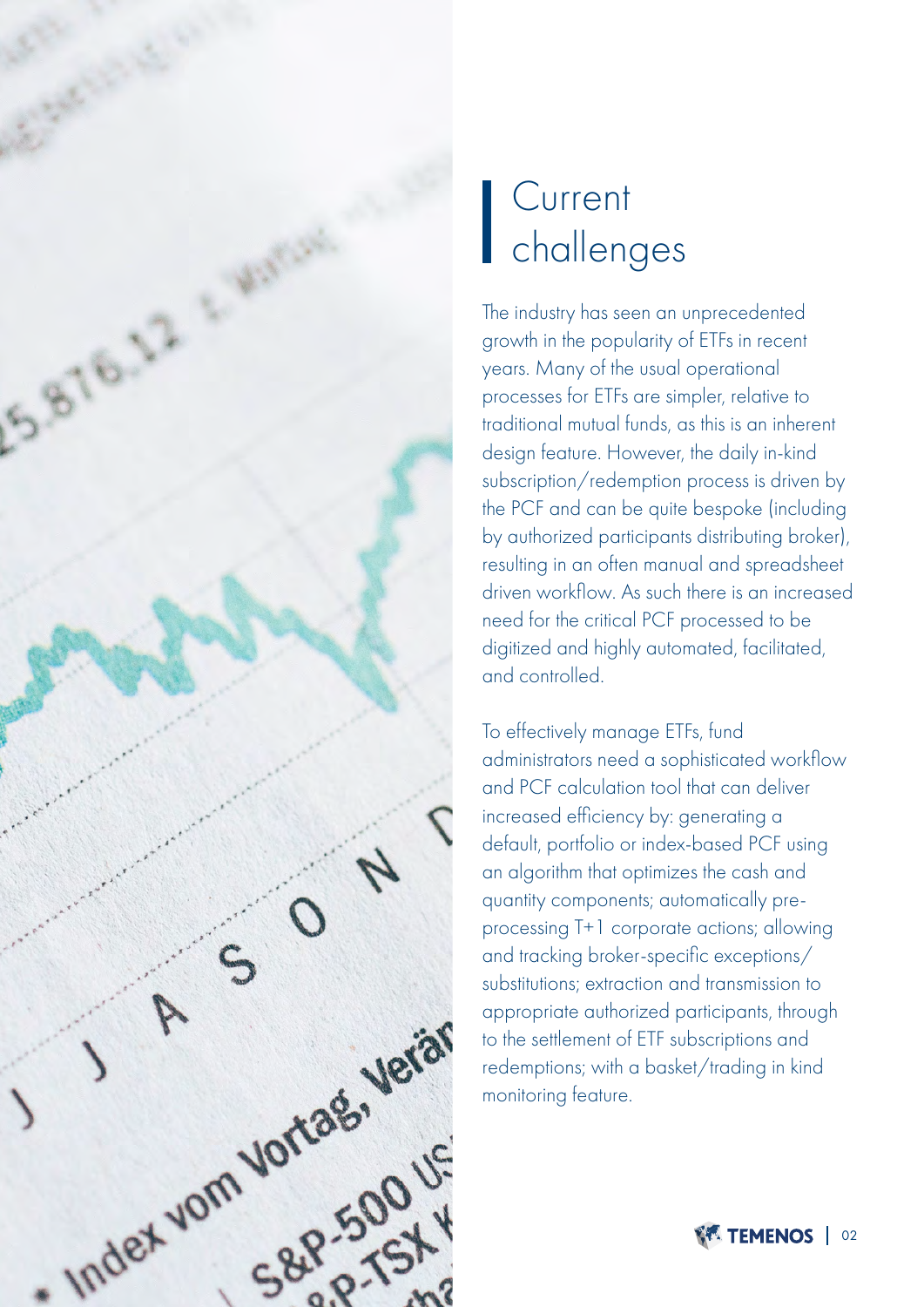# What our solution covers



### **Supports all ETF requirements**

Full coverage for all physical ETF specifications, across multiple regions and jurisdictions, supporting multiple accounting, regulatory and tax methods simultaneously for a single portfolio.



#### **Flexible and adaptable**

Can be fully customized to client specifications, underpinned by bespoke reporting in multiple formats, to speed investigating discrepancies and provide fast response to changing regulatory requirements or client requests.



### **Single, scalable platform**

Consolidates fragmented, manual ETF systems onto a single, global platform, to drive enhanced automation and reduced costs. Fully integrated within Temenos Multifonds platform, designed to scale easily as your business grows.

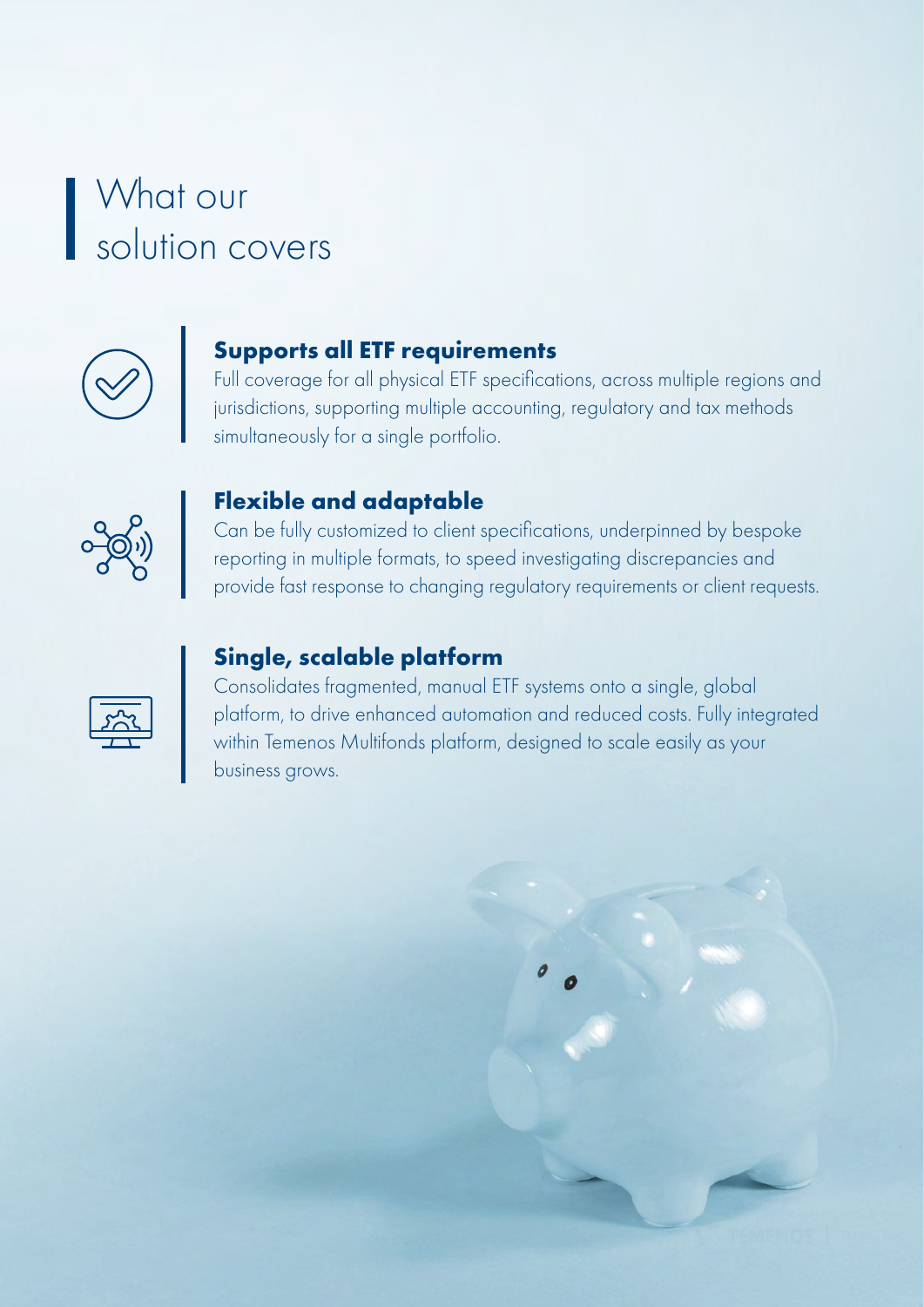

### **Features**



#### Basket Management

- •Unlimited baskets available, built from either a portfolio or an index, with custom baskets possible on agreement with authorized participants
- Projected valuation tool to simulate the estimate basket and potential PCF – all events, corporate actions, trades and capital activity are incorporated into the estimated basket calculation
- Sophisticated algorithm to minimize the cash component of the PCF
- •Automated cash and security substitutions based on market or authorized participant restrictions
- Consistent pricing policy with unique price within the basket and ETF fund portfolio
- •Supports authorized participant creation redemption orders through bursting of PCF and custom baskets
- •Configurable exception-based quality control processes governing basket release

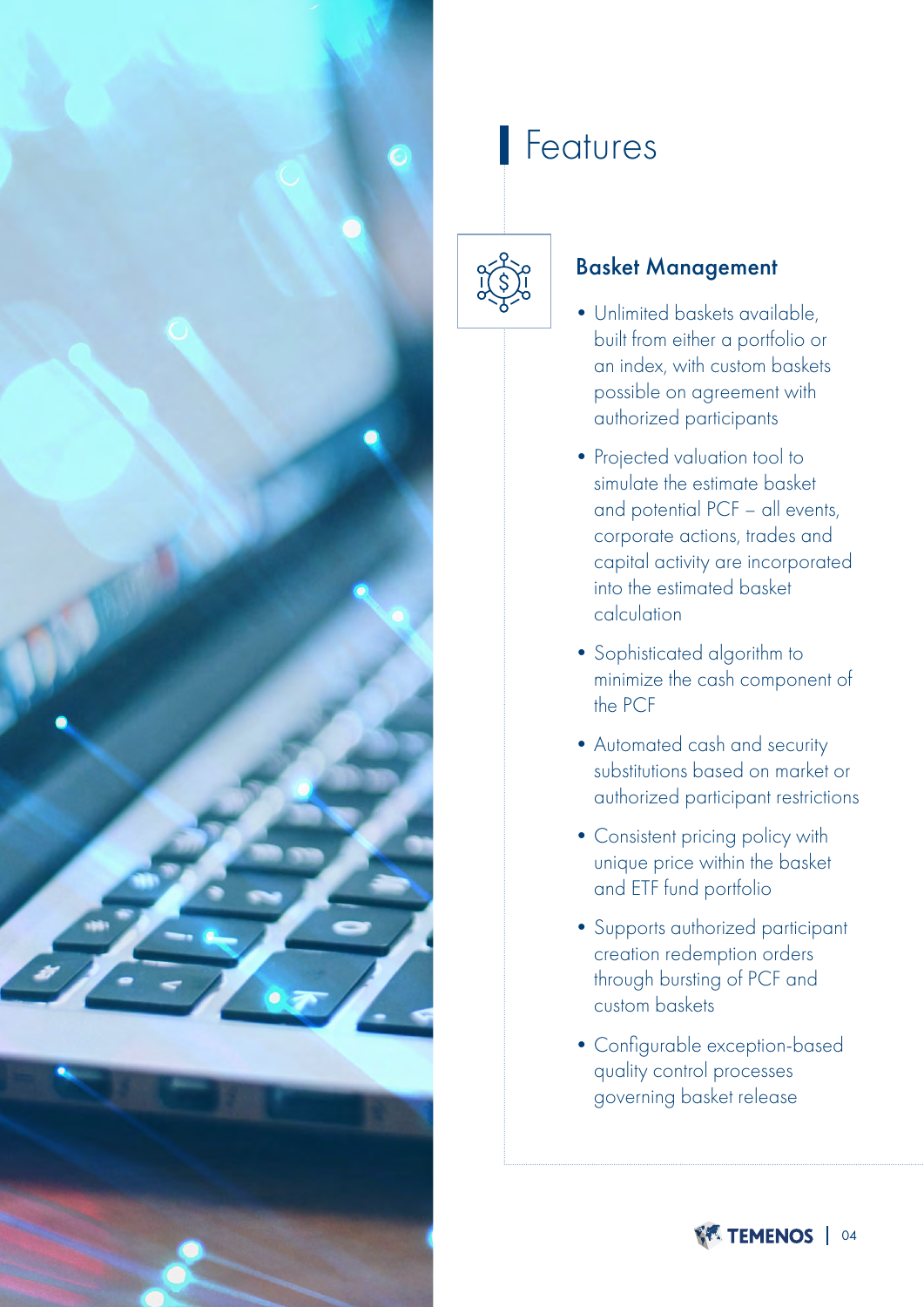

- •PCF data (estimate PCF, trading basket and pricing basket) is available at any time for extraction, in flexible formats (xls, csv, etc.)
- •Control center dashboard to streamline workflow and control risk
- •Automated distribution and delivery options (SFTP, Email)
- •Report dashboard monitors status to completion
- •Automated report (outputs) generation in various formats (PDF, Excel, CSV)
- •Benchmarking and peer group analysis to validate ETF fund movement to similar investment products



#### Unit creation and redemption

- •Subscriptions and redemptions in-kind or in cash distinguished
- •Proper structure and accounting scheme to buy/sell basket components, as well as track settlement and effective ownership transfer
- Processing of ETF capital stock activity based on the bursting PCF

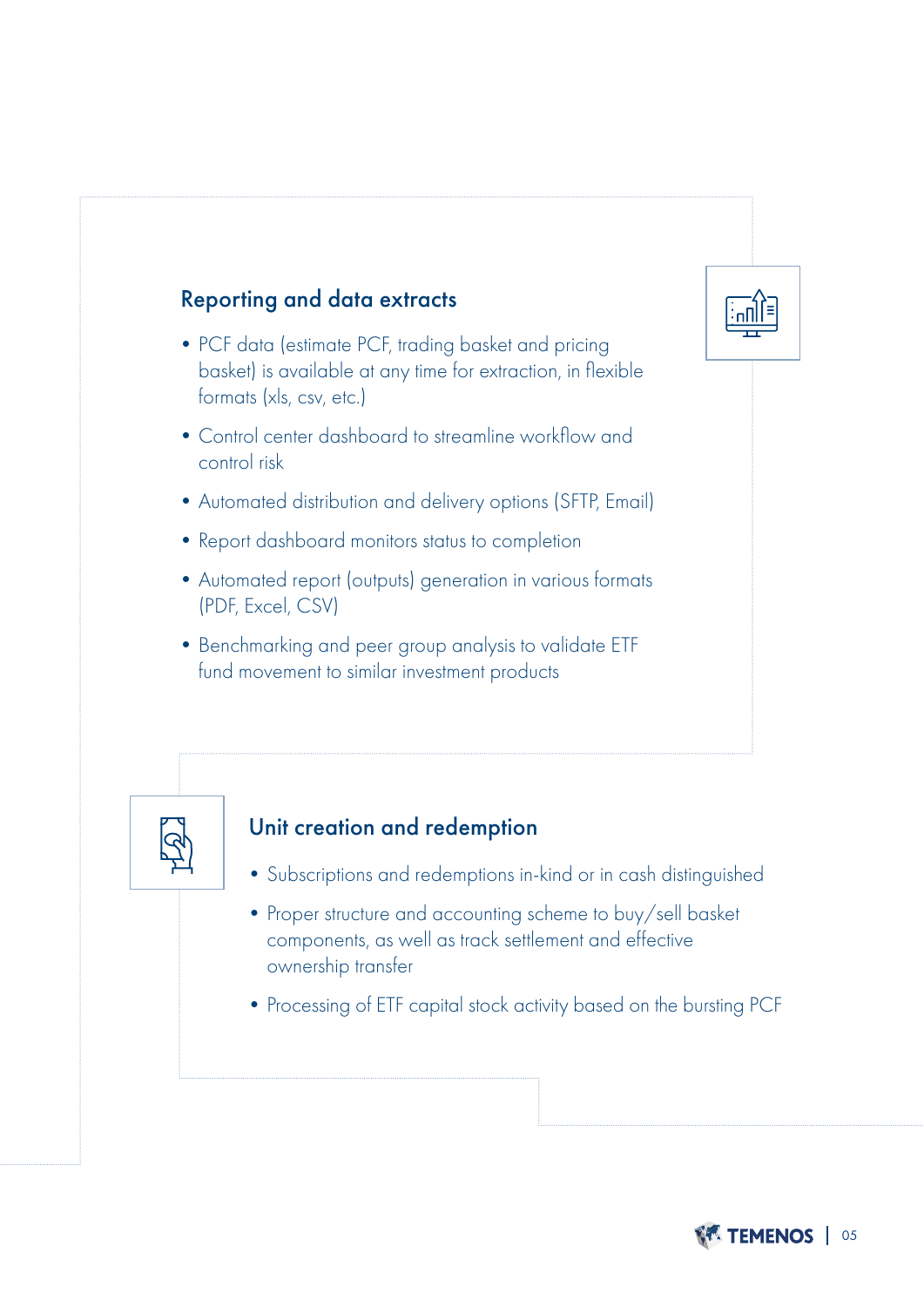## Benefits

Deliver increased efficiency through sophisticated workflow and exception management

Speed up discrepancy investigations with bespoke reporting

Improve oversight and control with unique user profiles

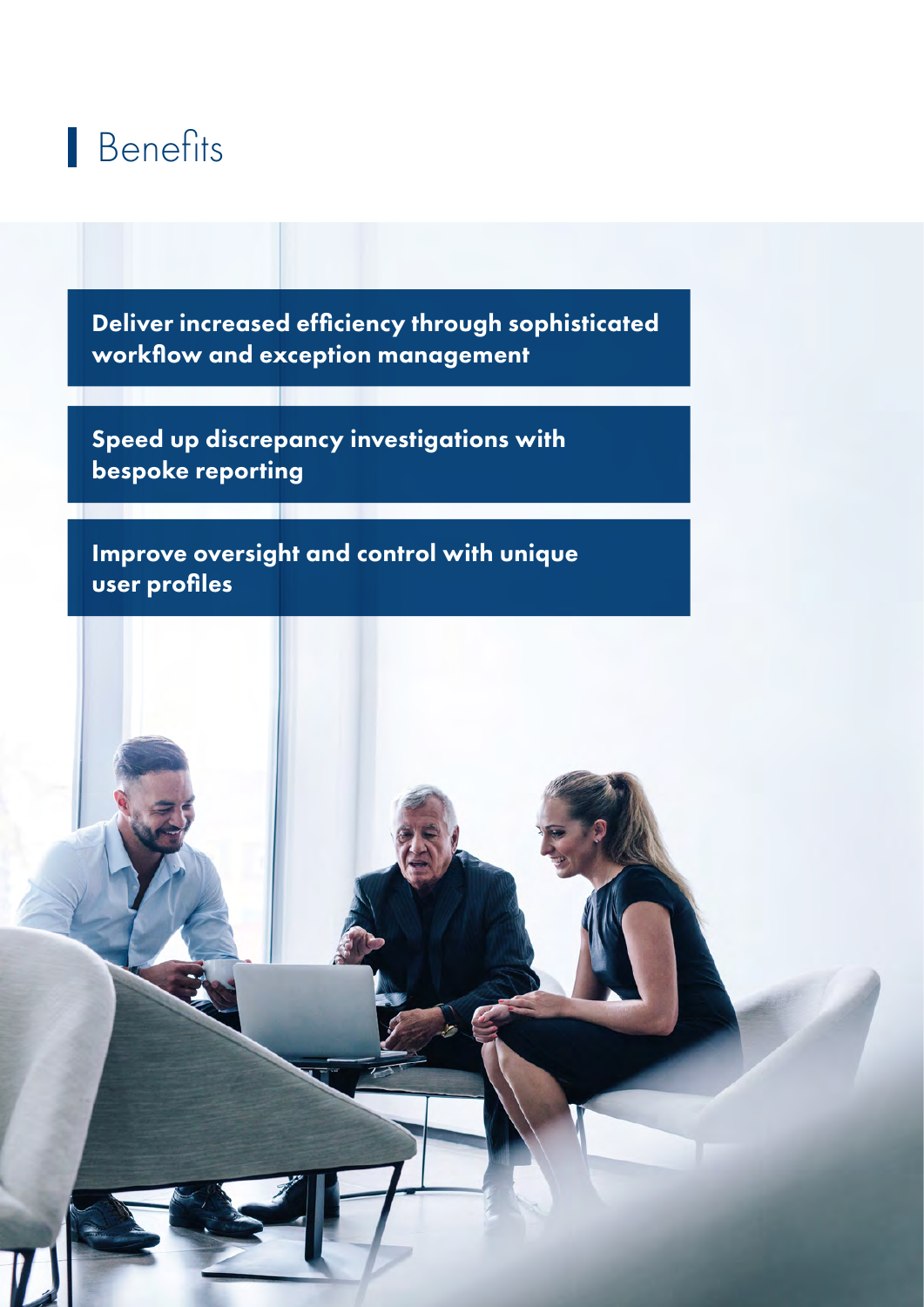

## Get in touch

To learn more about Temenos Multifonds visit: [temenos.com/fund-administration](http://temenos.com/fund-administration/  )

Contact us at [sales@temenos.com](mailto:%20sales%40temenos.com%20?subject=)

#### [temenos.com](https://www.temenos.com/)

#### **About Temenos**

Temenos AG (SIX: TEMN) is the world's leader in banking software. Over 3,000 banks across the globe, including 41 of the top 50 banks, rely on Temenos to process both the daily transactions and client interactions of more than 500 million banking customers. Temenos offers cloud-native, cloud-agnostic and AI-driven front office, core banking, payments and fund administration software enabling banks to deliver frictionless, omnichannel customer experiences and gain operational excellence.

Temenos software is proven to enable its top-performing clients to achieve cost-income ratios of 26.8% half the industry average and returns on equity of 29%, three times the industry average. These clients also invest 51% of their IT budget on growth and innovation versus maintenance, which is double the industry average, proving the banks' IT investment is adding tangible value to their business.

For more information, please visit [www.temenos.com.](http://www.temenos.com)

©2020 Temenos Headquarters SA - all rights reserved. Warning: This document is protected by copyright law and international treaties. Unauthorised reproduction of this document, or any portion of it, may result in severe and criminal penalties, and will be prosecuted to the maximum extent possible under law.